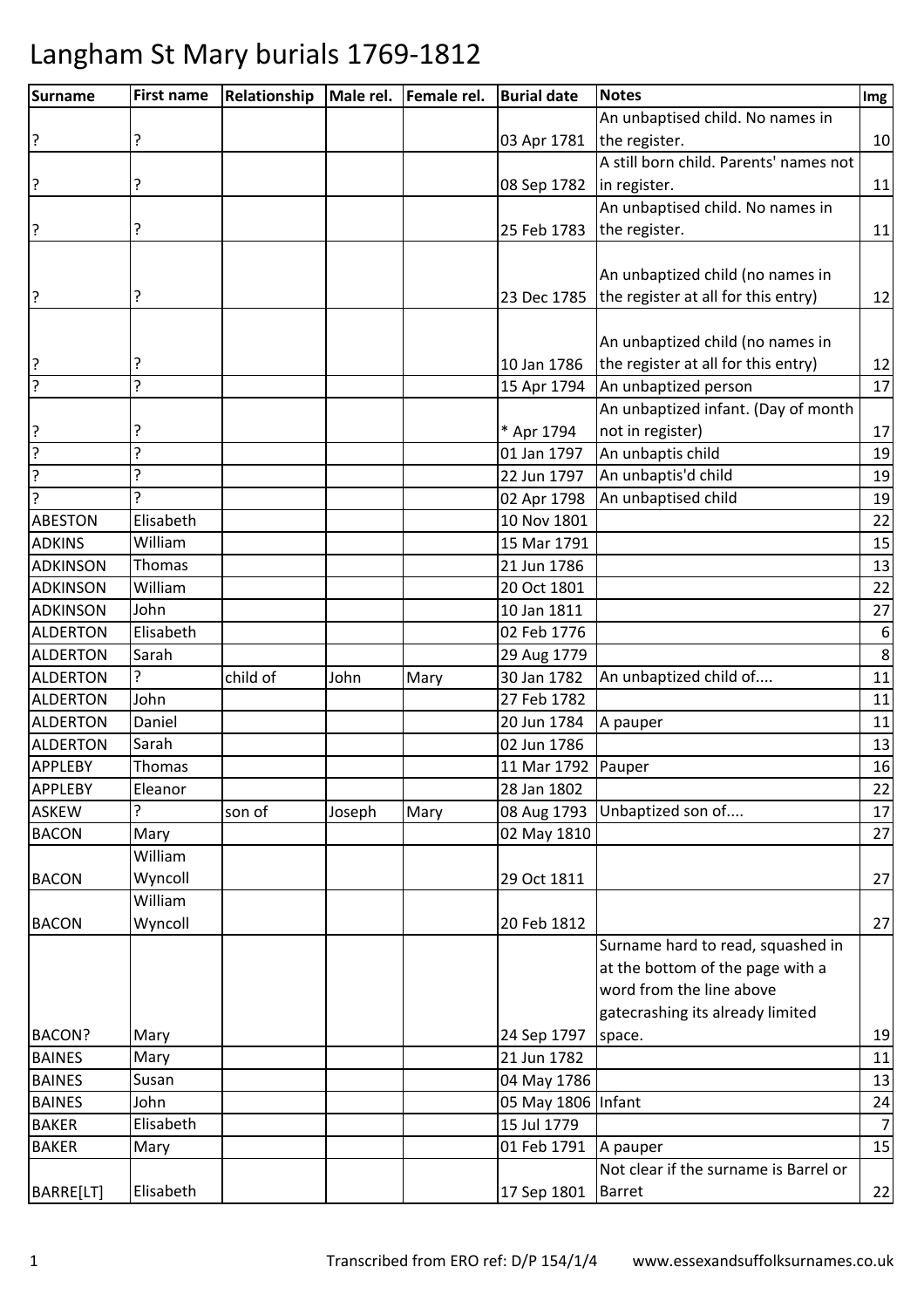| <b>BARREL</b>  | ?       | child of | James  |        |                      | 23 May 1769 An unbaptized child of   | $\mathsf 3$    |
|----------------|---------|----------|--------|--------|----------------------|--------------------------------------|----------------|
| <b>BARREL</b>  | John    |          |        |        | 04 Feb 1771          |                                      | $\overline{4}$ |
| <b>BARREL</b>  | 5       | child of | James  | Sarah  | 10 Feb 1771          | An unbaptized child of               | 4              |
| <b>BARREL</b>  | Ann     |          |        |        | 27 Aug 1772          |                                      | 4              |
| <b>BARREL</b>  | Mary    |          |        |        | 01 Nov 1772          |                                      | 4              |
| <b>BARREL</b>  | James   |          |        |        | 25 May 1790 A pauper |                                      | 15             |
| <b>BARREL</b>  | Isaac   |          |        |        | 07 Mar 1792          |                                      | 16             |
| <b>BARREL</b>  | William |          |        |        | 01 Jan 1802          |                                      | 22             |
| <b>BARRELL</b> | Samuel  |          |        |        | 01 Jun 1781          |                                      | 10             |
| <b>BARRELL</b> | John    |          |        |        | 29 Aug 1781          |                                      | 10             |
| <b>BARRELL</b> | John    |          |        |        | 14 Nov 1806          |                                      | 24             |
| <b>BARRELL</b> | James   |          |        |        | 05 Apr 1809          |                                      | 27             |
| <b>BARRETT</b> | Mary    |          |        |        | 31 Oct 1784          |                                      | 12             |
| <b>BAYLEY</b>  | Mary    |          |        |        | 19 Dec 1808          |                                      | 27             |
| <b>BAYLEY</b>  | Sarah   |          |        |        | 19 Dec 1808          |                                      | 27             |
| <b>BILES</b>   | John    |          |        |        | 09 Jan 1805          |                                      | 22             |
| <b>BIRD</b>    | Mary    |          |        |        | 30 Dec 1791          |                                      | 16             |
| <b>BIRD</b>    | Mary    |          |        |        | 05 Apr 1808          |                                      | 24             |
| <b>BLOISE</b>  | Mary    |          |        |        | 19 Dec 1777          |                                      | 6              |
| <b>BLOISE</b>  | Martha  |          |        |        | 21 Nov 1779          |                                      | 8              |
| <b>BLOISE</b>  | Rebecah |          |        |        | * Sep 1781           | Day of month not in register.        | 10             |
| <b>BLOISE</b>  | John    |          |        |        | 29 May 1782          |                                      | 11             |
| <b>BLYTH</b>   | Samuel  |          |        |        | 08 Feb 1771          |                                      | 4              |
| <b>BLYTH</b>   | Isaac   |          |        |        | 24 Aug 1772          |                                      | 4              |
| <b>BLYTH</b>   | Sarah   |          |        |        | 28 Jul 1773          |                                      | 5              |
| <b>BLYTH</b>   | Ann     |          |        |        | 14 Jul 1779          |                                      | $\overline{7}$ |
| <b>BLYTH</b>   | Ann     |          |        |        | 13 Jul 1783          |                                      | 11             |
| <b>BLYTH</b>   | Mary    |          |        |        | 20 Jan 1786          |                                      | 12             |
|                |         |          |        |        |                      | First name spelt Eleor - misspelling |                |
| <b>BLYTH</b>   | Eleor   |          |        |        | 23 Apr 1787          | of Eleanor?                          | 13             |
| <b>BLYTH</b>   | Thomas  |          |        |        | 18 Jul 1787          |                                      | 13             |
| <b>BLYTH</b>   | Sarah   |          |        |        | 27 Dec 1788          |                                      | 14             |
| <b>BLYTH</b>   | 5       | child of |        | Hester | 22 Mar 1789          | Unbaptized & base born child         | 14             |
| <b>BLYTH</b>   | Ann     |          |        |        | 23 Dec 1789          |                                      | 14             |
| <b>BLYTH</b>   | ?       | child of | Daniel |        | 15 Sep 1790          | An unbaptized child of               | 15             |
| <b>BLYTH</b>   | Mary    |          |        |        | 28 Jun 1792          |                                      | 17             |
| <b>BLYTH</b>   | Thomas  |          |        |        | 13 Apr 1795          |                                      | 19             |
|                |         |          |        |        |                      |                                      |                |
|                |         |          |        |        |                      | A person call'd Isaac Blyth          |                |
|                |         |          |        |        |                      | [Transcriber's note: This can        |                |
|                |         |          |        |        |                      | sometimes the individual was         |                |
|                |         |          |        |        |                      | unbaptised as they were not          |                |
|                |         |          |        |        |                      | considered by some Anglican clergy   |                |
| <b>BLYTH</b>   | Isaac   |          |        |        | 17 Jun 1795          | to have been properly named].        | 19             |
| <b>BLYTH</b>   | ?       |          |        |        | 08 Feb 1797          | A person call'd Blyth unbaptised     | 19             |
| <b>BLYTH</b>   | Ann     | child of |        | Ann    | 10 Oct 1802          | Base born                            | 22             |
| <b>BLYTH</b>   | Daniel  |          |        |        | 23 Jan 1804          |                                      | 22             |
|                |         |          |        |        |                      |                                      |                |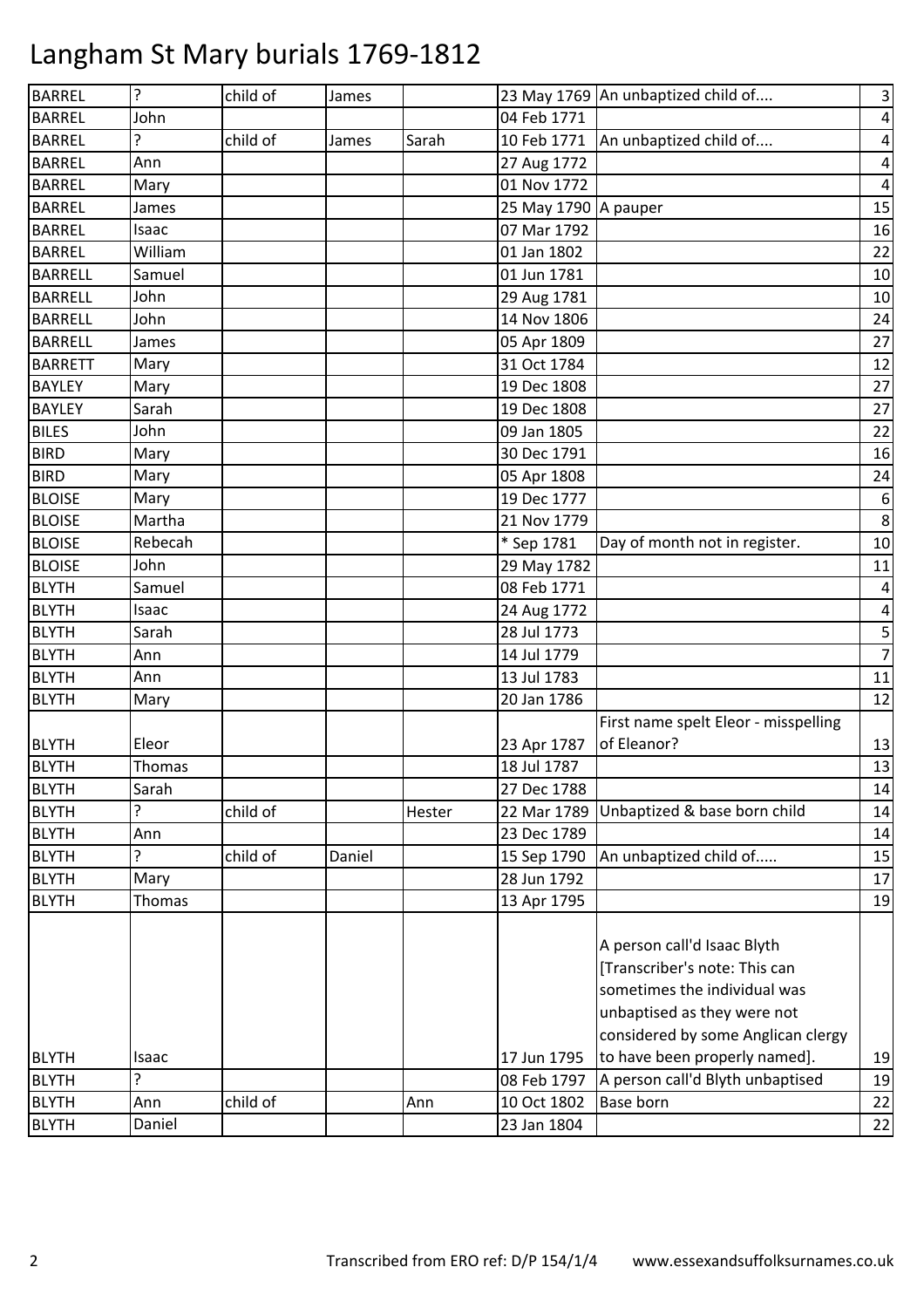|                             |           |          |      |                            | Bur. Bap. Meet. (ie. Buried at the    |                         |
|-----------------------------|-----------|----------|------|----------------------------|---------------------------------------|-------------------------|
|                             |           |          |      |                            | Baptist Meeting House in Langham.     |                         |
|                             |           |          |      |                            | No date in register - follows October |                         |
| <b>BLYTHE</b>               | Sarah     |          |      | $* * 1811$                 | burials)                              | 27                      |
|                             |           |          |      |                            |                                       |                         |
|                             |           |          |      |                            | Bur. Bap. Meet. (ie. Buried at the    |                         |
|                             |           |          |      |                            | Baptist Meeting House in Langham.     |                         |
|                             |           |          |      |                            | No date in register - comes before    |                         |
| <b>BLYTHE</b>               | Mary      |          |      | * * 1812                   | burials in February)                  | 27                      |
| <b>BRIANT</b>               | Mary      |          |      | 27 Jun 1786                |                                       | 13                      |
| <b>BRIANT</b>               | Mary      |          |      | 24 Apr 1795                |                                       | 19                      |
| <b>BRIANT</b>               | Samuel    |          |      | 14 Apr 1797                |                                       | 19                      |
| <b>BROMLEY</b>              | William   |          |      | 22 Jul 1790                | A pauper                              | 15                      |
| <b>BRUCE</b>                | Susan     |          |      | 22 Feb 1799                |                                       | 19                      |
| <b>BRUGER</b>               | Constant  |          |      | 04 Sep 1806                | Infant                                | 24                      |
| <b>BRUICE</b>               | James     |          |      | 30 Nov 1779                |                                       | 8                       |
| <b>BUNCH</b>                | Mary      |          |      | 01 Jul 1790                |                                       | 15                      |
| <b>CANDLER</b>              | Sarah     |          |      | 09 Jan 1775                |                                       | $\mathsf S$             |
| <b>CANDLER</b>              | Martha    |          |      | 07 Aug 1791                |                                       | 16                      |
| <b>CARVER</b>               | Mary Ann  |          |      | 25 Mar 1812                |                                       | 27                      |
| <b>CASON</b>                | Ann       |          |      | 17 Jan 1781                |                                       | 10                      |
| <b>CASON</b>                | Sarah     |          |      | 26 Jan 1781                |                                       | 10                      |
| CASON                       | Sarah     |          |      | 13 Apr 1784                |                                       | 11                      |
| <b>CASON</b>                | Sarah     |          |      | 22 Feb 1788                |                                       | 14                      |
| <b>CASON</b>                | Thomas    |          |      | 07 Jul 1789                | A pauper                              | 14                      |
| <b>CASON</b>                | Samuel    |          |      | 03 Feb 1793                |                                       | 17                      |
| <b>CASON</b>                | Mary      |          |      | 24 Oct 1802                |                                       | 22                      |
| <b>CASON</b>                | John      |          |      | 24 Feb 1807                | Aged 58                               | 24                      |
| <b>CHAPLIN</b>              | John      |          |      | 05 Mar 1804                |                                       | 22                      |
| <b>CHAPMAN</b>              | Nathaniel |          |      | 10 Apr 1770                |                                       | $\mathbf{3}$            |
| <b>CHAPMAN</b>              | John      |          |      | 21 Nov 1778                |                                       | $\overline{7}$          |
| <b>CLODD</b>                | Charles   |          |      | 18 May 1808                |                                       | 24                      |
| <b>COLE</b>                 |           | child of | John |                            | 06 Nov 1769 An unbaptized child of    | $\overline{3}$          |
| <b>COLE</b>                 | Sarah     |          |      | 03 Nov 1778                |                                       | $\overline{7}$          |
| <b>COLE</b>                 | Martha    |          |      | 14 Jul 1779                |                                       | $\overline{7}$          |
| <b>COLE</b>                 | Hannah    |          |      | 03 Sep 1797                |                                       | 19                      |
| <b>COLE</b>                 | Sophia    |          |      | 26 Jul 1811                |                                       | 27                      |
| <b>COLE</b>                 | Nathaniel |          |      | 16 Sep 1811                |                                       | 27                      |
| <b>COLLIER</b>              | Mary      |          |      | 09 Mar 1783                |                                       | 11                      |
| <b>COOK</b>                 | John      |          |      | 09 Aug 1774                |                                       | $\overline{\mathbf{5}}$ |
|                             | Mary      |          |      | 02 Feb 1777                |                                       |                         |
| <b>COOK</b><br><b>DEVES</b> | John      |          |      |                            |                                       | $\boldsymbol{6}$        |
| <b>DEVES</b>                | Elisabeth |          |      | 12 Sep 1772<br>06 Nov 1774 |                                       | $\vert 4 \vert$<br>5    |
|                             |           |          |      |                            |                                       | $\overline{7}$          |
| <b>DINES</b>                | Martha    |          |      | 17 Mar 1779                |                                       |                         |
| <b>DINES</b>                | John      |          |      | 21 Mar 1788                |                                       | 14                      |
| <b>DINES</b>                | Thomas    |          |      | 28 Aug 1794                |                                       | 17                      |
| <b>DINES</b>                | William   |          |      | 23 Aug 1808                |                                       | 24                      |
| <b>DINES</b>                | Sarah     |          |      | 10 May 1812                |                                       | 27                      |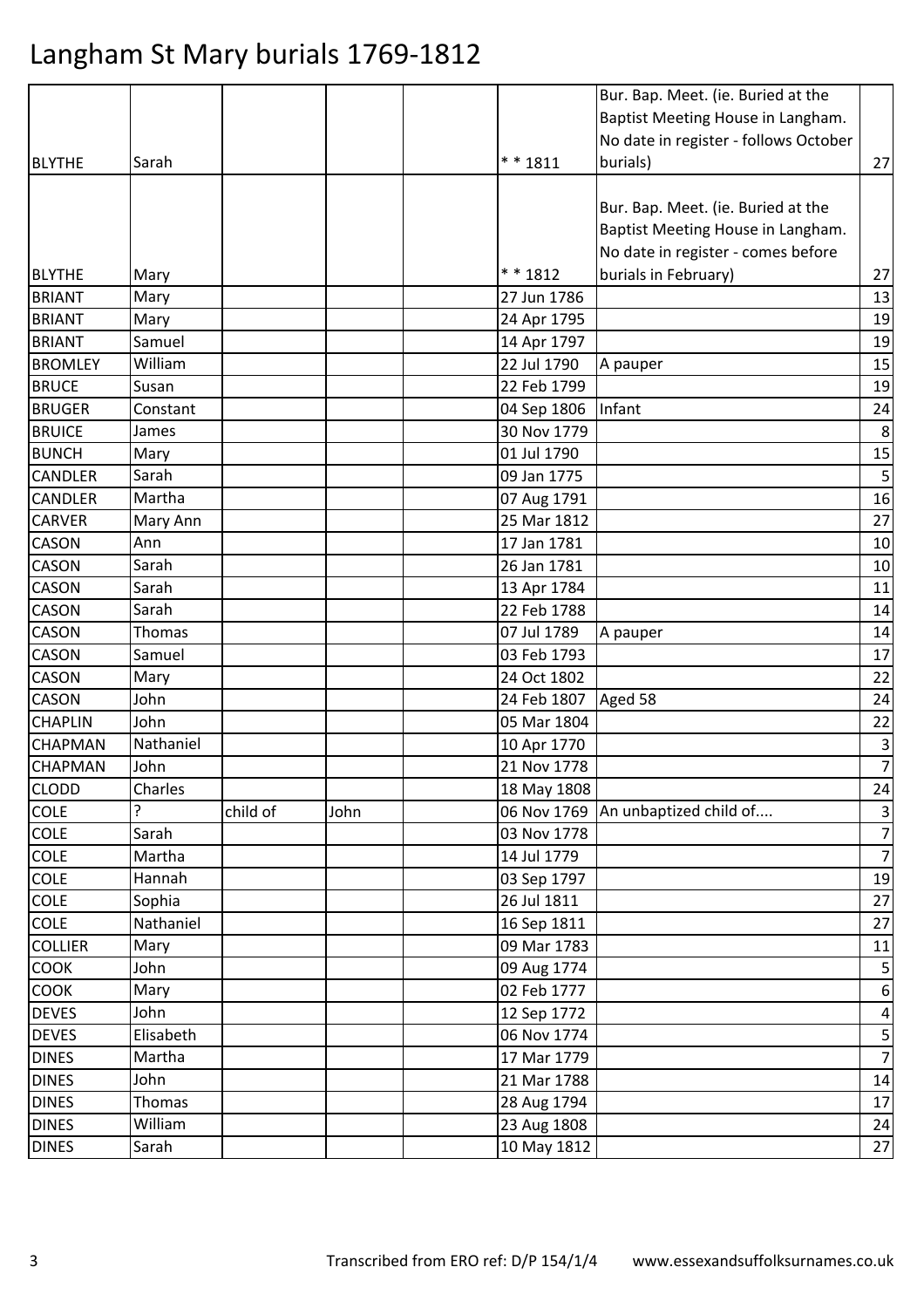|                  |           |          |               |        |             | Surname spelt Dobibiter but        |                |
|------------------|-----------|----------|---------------|--------|-------------|------------------------------------|----------------|
| <b>DOBIBITER</b> | Sarah     |          |               |        | 13 Feb 1785 | probably a misspelling of Dobiter. | 12             |
| <b>DOBITER</b>   | Mary      |          |               |        | 07 Apr 1774 |                                    | 5              |
| <b>DOBITER</b>   | Susan     |          |               |        | 24 Apr 1774 |                                    | 5              |
| <b>DOBITER</b>   | Elisabeth |          |               |        | 02 Sep 1783 |                                    | 11             |
| <b>DOBITER</b>   | Samuel    |          |               |        | 23 Jan 1791 | A pauper                           | 15             |
| <b>DOBITER</b>   | William   |          |               |        | 24 Feb 1807 | Aged 75                            | 24             |
| <b>DONES</b>     | William   |          |               |        | 07 Dec 1797 |                                    | 19             |
| <b>DOR</b>       | Henry     |          |               |        | 25 Jan 1797 |                                    | 19             |
| <b>DOUBLE</b>    | Samuel    |          |               |        | 25 Jul 1790 |                                    | 15             |
| <b>DOUBLE</b>    | Elisabeth |          |               |        | 01 Apr 1792 | Pauper                             | 16             |
| <b>DOUBLE</b>    | ?         | child of | Thomas        | Hannah | 07 Jun 1793 | An unbaptized child of             | 17             |
| <b>DOUBLE</b>    | Hannah    |          |               |        | 29 Dec 1794 |                                    | 17             |
| <b>DOUSET</b>    | Mary      |          |               |        | 06 Dec 1774 |                                    | 5              |
| <b>DOWNS</b>     | Mary      |          |               |        | 14 May 1772 |                                    | $\overline{4}$ |
| <b>DOWSET</b>    | Elizabeth |          |               |        | 27 May 1812 |                                    | 27             |
| <b>EAST</b>      | Elisabeth |          |               |        | 02 Jun 1794 |                                    | 17             |
| <b>EDDICK</b>    | James     | son of   | John          |        | 22 Apr 1804 |                                    | 22             |
| <b>EDWARD</b>    | Matthew   |          |               |        | 09 Jun 1805 |                                    | 24             |
|                  | Mary      |          |               |        |             |                                    |                |
| <b>EDWARDS</b>   | Youngs    | child of |               | Mary   |             | 24 Nov 1772 Base born child of     | 4              |
| <b>EDWARDS</b>   | Elisabeth |          |               |        | 31 Jan 1776 |                                    | 6              |
| <b>EDWARDS</b>   | Margaret  |          |               |        | 27 Mar 1779 |                                    | $\overline{7}$ |
| <b>EDWARDS</b>   | John      |          |               |        | 02 May 1780 |                                    | 8              |
| <b>EDWARDS</b>   | Mary      |          |               |        | 18 Jun 1790 |                                    | 15             |
| <b>EDWARDS</b>   | Elisabeth |          |               |        | 28 Jun 1801 |                                    | 22             |
| <b>EDWARDS</b>   | Samuel    |          |               |        | 10 Jun 1802 |                                    | 22             |
| <b>ELLISTON</b>  | Thomas    |          |               |        | 07 Feb 1777 |                                    | 6              |
| <b>ELNETT</b>    | William   |          |               |        | 26 Jan 1779 |                                    | $\overline{7}$ |
| <b>FARROW</b>    | Ann       |          |               |        | 12 Dec 1772 |                                    | 4              |
| <b>FARROW</b>    | Mary      |          |               |        | 24 Aug 1774 |                                    | 5              |
| <b>FARROW</b>    | Ruth      |          |               |        | 02 Mar 1778 |                                    | $\overline{7}$ |
| <b>FARROW</b>    | Thomas    |          |               |        | 26 Dec 1780 |                                    | 8              |
| <b>FARROW</b>    | John      |          |               |        | 28 Nov 1782 |                                    | 11             |
| <b>FARROW</b>    | Susan     |          |               |        | 05 Oct 1789 |                                    | 14             |
|                  |           |          |               |        |             | Day of month entered as 31st -     |                |
|                  |           |          |               |        |             | might in fact be 30th April or 1st |                |
| <b>FARROW</b>    | Mary      |          |               |        | 30 Apr 1790 | May?                               | 15             |
| <b>FARROW</b>    | Susannah  |          |               |        | 25 Jun 1790 |                                    | 15             |
| <b>FARROW</b>    | Susan     |          |               |        | 18 Jan 1792 | Pauper                             | 16             |
| <b>FARROW</b>    | Elisabeth |          |               |        | 09 Jul 1801 |                                    | 22             |
| <b>FARROW</b>    | Isaac     |          |               |        | 09 Apr 1812 |                                    | 27             |
| <b>FELLGATE</b>  | Sarah     |          |               |        | 27 Jun 1770 |                                    | $\mathsf{3}$   |
| <b>FENNER</b>    | Anne      |          |               |        | 27 Feb 1769 |                                    | $\mathsf{3}$   |
| <b>FENNER</b>    | Ann       |          |               |        | 31 Aug 1769 |                                    | 3              |
| <b>FENNER</b>    | Mary      |          |               |        | 30 Jun 1779 |                                    | $\overline{7}$ |
| <b>FENNER</b>    | Robert    |          |               |        | 05 Jan 1783 |                                    | 11             |
| <b>FENNER</b>    | ?         | child of | <b>Thomas</b> | Ann    | 16 Dec 1783 | A unbaptized child of              | 11             |
| <b>FENNER</b>    | Elisabeth |          |               |        | 12 Jun 1791 |                                    | 16             |
|                  |           |          |               |        |             |                                    |                |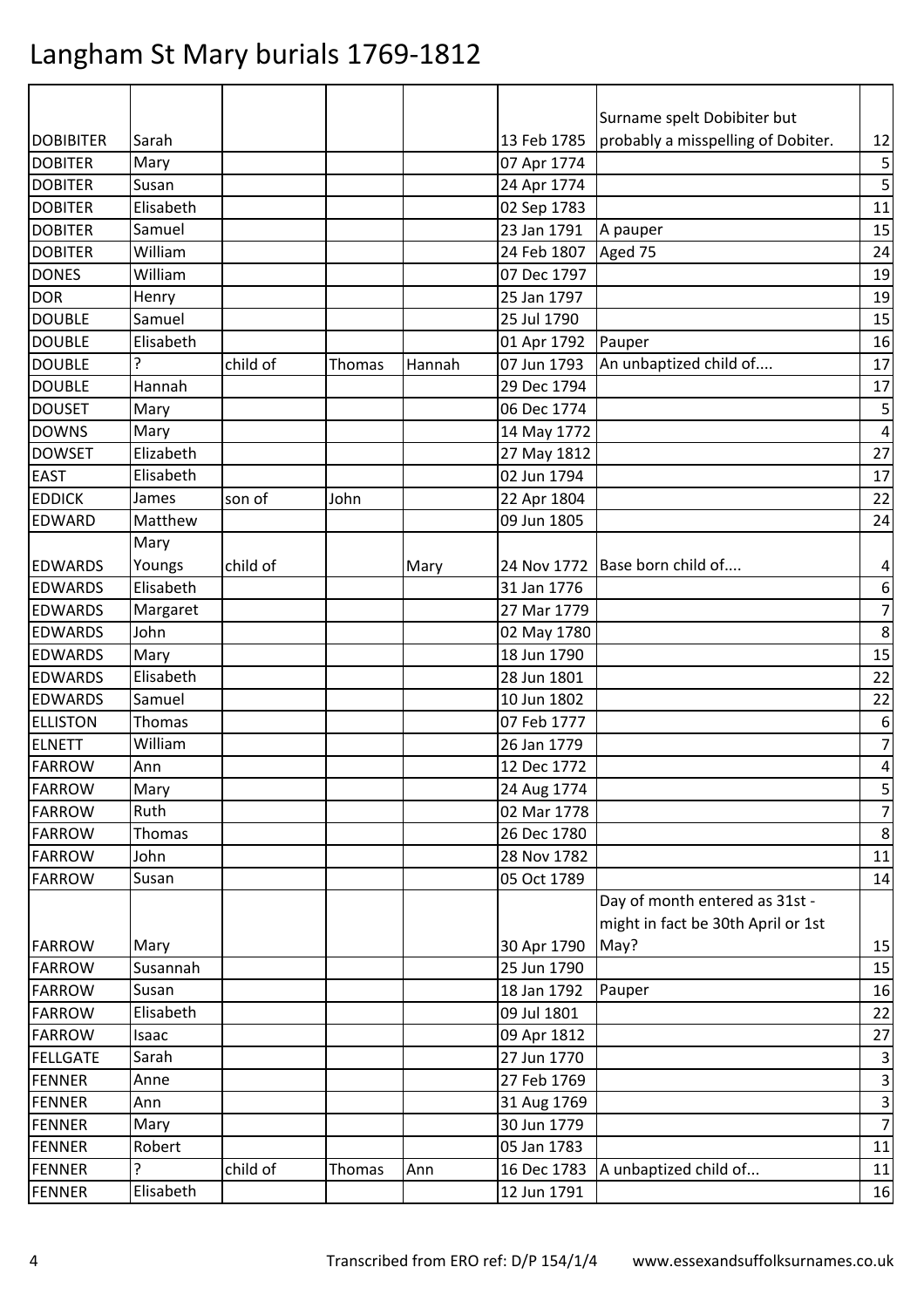| FENNER           | John      |          |         |       | 13 Nov 1791          |                                       | 16                       |
|------------------|-----------|----------|---------|-------|----------------------|---------------------------------------|--------------------------|
| <b>FENNER</b>    | Ann       |          |         |       | 03 Feb 1801          |                                       | 22                       |
| <b>FENNER</b>    | Hannah    |          |         |       | 23 Mar 1801          |                                       | 22                       |
| <b>FENNER</b>    | Mary      |          |         |       | 16 May 1806          |                                       | 24                       |
| <b>FRANCES</b>   | Susan     |          |         |       | 13 Aug 1772          |                                       | $\overline{\mathcal{A}}$ |
| <b>FRANCES</b>   | Samuel    |          |         |       | 21 Feb 1777          |                                       | $\boldsymbol{6}$         |
| <b>FRANCES</b>   | John      |          |         |       | 30 Oct 1778          |                                       | $\overline{7}$           |
| <b>FRANCES</b>   | Elizabeth |          |         |       | 23 Jul 1810          |                                       | 27                       |
| <b>FRANCES</b>   | Mary      |          |         |       | 15 Nov 1810          |                                       | 27                       |
| <b>FRANCIS</b>   | Sarah     |          |         |       | 15 Feb 1798          |                                       | 19                       |
| <b>FRANCIS</b>   | Daniel    |          |         |       | 21 Dec 1801          |                                       | 22                       |
| <b>FRANCIS</b>   | Daniel    |          |         |       | 03 Feb 1802          |                                       | 22                       |
| <b>FRANCIS</b>   | Susan     |          |         |       | 22 Feb 1802          |                                       | 22                       |
| <b>FROST</b>     | Susan     |          |         |       | 06 Dec 1778          |                                       | $\overline{7}$           |
| <b>GARDENER</b>  | John      |          |         |       | 27 Dec 1805          |                                       | 24                       |
| <b>GARDENER</b>  | Sarah     |          |         |       | 28 Aug 1806          |                                       | 24                       |
| <b>GARDENER</b>  | Elizabeth |          |         |       | 31 Aug 1806   Infant |                                       | 24                       |
| <b>GARDINER</b>  | 7         | child of | William | Sarah |                      | 03 May 1779 An unbaptized child of    | $\boldsymbol{7}$         |
| <b>GARDINER</b>  | Hannah    |          |         |       | 07 May 1793          |                                       | 17                       |
| <b>GARDINER</b>  | Samuel    |          |         |       | 02 Jun 1795          |                                       | 19                       |
| <b>GARDINER</b>  | Stephen   |          |         |       | 15 Feb 1798          |                                       | 19                       |
| <b>GARDINER</b>  | Henry     |          |         |       | 12 Apr 1803          |                                       | 22                       |
| <b>GARWOOD</b>   | Robert    |          |         |       | 21 Aug 1783          |                                       | 11                       |
| <b>GILLY</b>     | Lydia     |          |         |       | 05 Oct 1785          |                                       | 12                       |
| <b>GILLY</b>     | James     |          |         |       | 13 May 1791          |                                       | 16                       |
| <b>GILLY</b>     | Sarah     |          |         |       | 03 Jun 1791          |                                       | 16                       |
| <b>GODEN</b>     | Mary      |          |         |       | 26 May 1790          |                                       | 15                       |
| <b>GODEN</b>     | Sarah     |          |         |       |                      | 31 Dec 1798 Surname very faded.       | 19                       |
|                  |           |          |         |       |                      |                                       |                          |
|                  |           |          |         |       |                      | Buried at Bap. Meeting (ie. The       |                          |
| <b>GODFREY</b>   | John      |          |         |       | 15 Apr 1808          | Baptist Meeting House in Langham)     | 24                       |
|                  |           |          |         |       |                      |                                       |                          |
|                  |           |          |         |       |                      | Buried at Bap. Meet. (ie. The Baptist |                          |
|                  |           |          |         |       |                      | Meeting House in Langham. Date        |                          |
|                  |           |          |         |       |                      | not in register but appears among     |                          |
| <b>GODFREY</b>   | Richard   |          |         |       | $* * 1808$           | burials for September 1808)           | 24                       |
| <b>GODFRY</b>    | ?         | child of | Richard | Mary  | 10 Jun 1784          | A unbaptized child of                 | 11                       |
| <b>GODIN</b>     | Elizabeth |          |         |       | 26 Mar 1785          |                                       | 12                       |
| <b>GODIN</b>     | William   |          |         |       | 28 Oct 1800          |                                       | 22                       |
| <b>GOODRICH</b>  | ?         | child of | George  |       | 27 Feb 1777          | An unbaptized child of                | $\boldsymbol{6}$         |
| <b>GOODRIDGE</b> | Sarah     |          |         |       | 08 Sep 1801          |                                       | 22                       |
| <b>GROVE</b>     | Samuel    |          |         |       | 19 Jun 1777          |                                       | $\boldsymbol{6}$         |
| <b>GROVE</b>     | Elizabeth |          |         |       | 03 Nov 1779          |                                       | $\,8\,$                  |
| <b>GROVE</b>     | Joseph    |          |         |       | 19 Oct 1781          |                                       | 10                       |
| <b>GROVE</b>     | ?         | child of | Will.   |       | 16 Nov 1782          | An unbaptized child of                | 11                       |
| <b>GROVE</b>     | Elizabeth |          |         |       | 16 Apr 1783          |                                       | 11                       |
| <b>GROVE</b>     | William   |          |         |       | 28 Aug 1783          |                                       | 11                       |
| <b>GROVE</b>     | Margaret  |          |         |       | 18 Dec 1785          |                                       | 12                       |
| <b>GROVE</b>     | Samuel    |          |         |       | 11 May 1808          |                                       | 24                       |
| <b>GROVE</b>     | Cornelius |          |         |       | 16 Oct 1809          |                                       | 27                       |
|                  |           |          |         |       |                      |                                       |                          |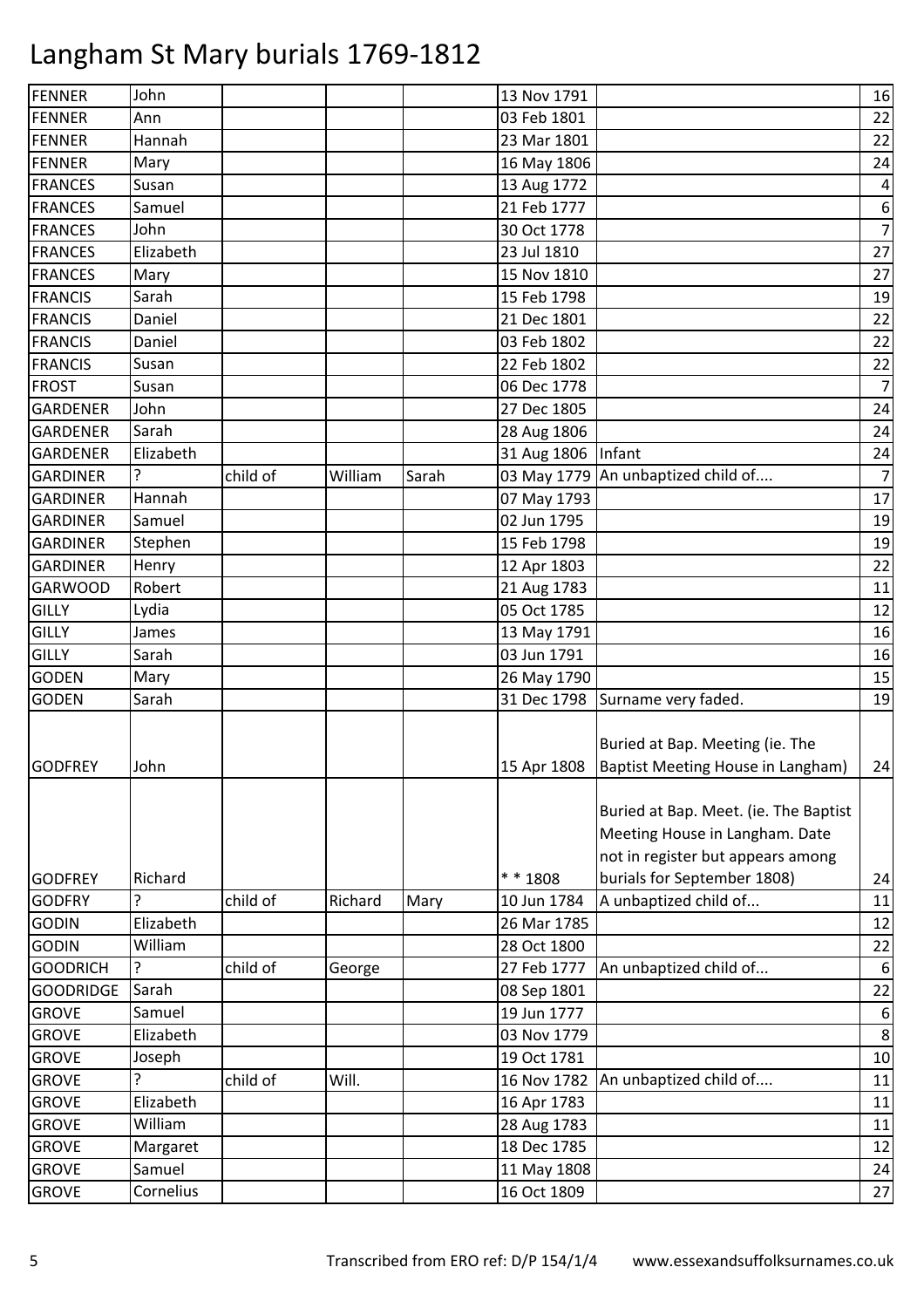| <b>GULBRIDGE</b> | Javis     |        |        | 22 Aug 1799             |                                                                                                                         | 19                      |
|------------------|-----------|--------|--------|-------------------------|-------------------------------------------------------------------------------------------------------------------------|-------------------------|
| <b>HALLS</b>     | Hannah    |        |        | 18 Mar 1799             |                                                                                                                         | 19                      |
| <b>HALLS</b>     | Katherine |        |        | 10 May 1799             |                                                                                                                         | 19                      |
| <b>HALSTED</b>   | Martha    |        |        | 06 Jan 1770             |                                                                                                                         | $\mathbf{3}$            |
| HAM              | Jacob     |        |        | 08 Mar 1771             |                                                                                                                         | $\overline{\mathbf{4}}$ |
| <b>HAM</b>       | Elisabeth |        |        | 27 Jan 1787             |                                                                                                                         | 13                      |
| HAM              | Elisabeth |        |        | 17 Jan 1790             | Pauper                                                                                                                  | 14                      |
| <b>HART</b>      | Fisher    |        |        | 07 Aug 1792             |                                                                                                                         | 17                      |
| <b>HART</b>      | Sarah     |        |        | 14 Sep 1792             | Pauper                                                                                                                  | 17                      |
| <b>HART</b>      | Mary      |        |        | 26 Jan 1794             | Pauper                                                                                                                  | 17                      |
| <b>HILLS</b>     | James     |        |        | 09 Jan 1769             |                                                                                                                         | $\mathsf 3$             |
| <b>HILLS</b>     | Alice     |        |        | 21 Dec 1777             |                                                                                                                         | $\boldsymbol{6}$        |
| <b>HINDE</b>     | Jacob     |        |        | 19 Dec 1780             |                                                                                                                         | 8                       |
|                  | William   |        |        |                         |                                                                                                                         |                         |
| <b>HINDE</b>     | Henry     |        |        | 05 Oct 1782             |                                                                                                                         | 11                      |
| <b>HINDE</b>     | Ann       |        |        | 10 Mar 1802 Aged 66     |                                                                                                                         | 22                      |
| <b>HINDES</b>    | Sarah     |        |        | 22 May 1772             |                                                                                                                         | $\overline{\mathbf{r}}$ |
| <b>HINES</b>     | Elisabeth |        |        | 09 Apr 1774             |                                                                                                                         | 5                       |
| <b>HINES</b>     | John      |        |        | 22 Jan 1795             |                                                                                                                         | 19                      |
| <b>HINES</b>     | Mary      |        |        | 25 Aug 1801             |                                                                                                                         | 22                      |
| <b>HINES</b>     | Ruth      |        |        | 01 Dec 1801             |                                                                                                                         | 22                      |
| <b>HINES</b>     | Mary      |        |        | 22 Mar 1803             |                                                                                                                         | 22                      |
|                  |           |        |        |                         | Aged. (not sure if a year was going to<br>be entered and was omitted, or if it<br>means "aged" as an adjective - ie. An |                         |
| <b>HINES</b>     | Edward    |        |        | 29 Oct 1806             | older person)                                                                                                           | 24                      |
| <b>HOLTON</b>    | Elisabeth |        |        | 09 Feb 1776             |                                                                                                                         | $\boldsymbol{6}$        |
| <b>HOUGHTON</b>  | Edward    |        |        | 20 Apr 1795             |                                                                                                                         | 19                      |
| <b>HOW</b>       | James     |        |        | 11 May 1799             |                                                                                                                         | 19                      |
| <b>HOW</b>       | James     |        |        | 24 May 1799             |                                                                                                                         | 19                      |
| <b>HUNT</b>      | William   | son of | Hannah | 05 Sep 1784   Base born |                                                                                                                         | 12                      |
| <b>JAMES</b>     | Elisabeth |        |        | 24 Dec 1783             |                                                                                                                         | 11                      |
| <b>JAMES</b>     | Mary      |        |        | 21 May 1785             |                                                                                                                         | 12                      |
| <b>JAMES</b>     | Thomas    |        |        | 02 Apr 1786             |                                                                                                                         | 13                      |
| <b>JAMES</b>     | Mary      |        |        | 04 Sep 1794             |                                                                                                                         | 17                      |
| <b>JAMES</b>     | Charlotte |        |        | 01 Jan 1809             |                                                                                                                         | 27                      |
| <b>JOHNSON</b>   |           |        |        | * Apr 1797              | First name and day of month not in<br>register.                                                                         | 19                      |
| <b>JOHNSON</b>   | Rebeccah  |        |        | 10 Jul 1805             |                                                                                                                         | 24                      |
| <b>JOHNSON</b>   | John      |        |        | 24 Nov 1806             |                                                                                                                         | 24                      |
| <b>JOHNSON</b>   | William   |        |        | 20 Nov 1808             |                                                                                                                         | 27                      |
| <b>KEMBAL</b>    | Fisher    |        |        | 21 May 1790             |                                                                                                                         | 15                      |
|                  | William   |        |        |                         |                                                                                                                         |                         |
| <b>KEMBAL</b>    | Henry     |        |        | * Mar 1794              |                                                                                                                         | 17                      |
|                  | William   |        |        |                         |                                                                                                                         |                         |
| <b>KEMBALL</b>   | Henry     |        |        | 30 Oct 1791             |                                                                                                                         | 16                      |
| <b>KEMBALL</b>   | Mary      |        |        | 14 Nov 1809             |                                                                                                                         | 27                      |
| <b>KING</b>      | Elizabeth |        |        | 11 Apr 1772             |                                                                                                                         | $\vert 4 \vert$         |
| <b>KING</b>      | Mary      |        |        | 12 Mar 1777             |                                                                                                                         | $6 \mid$                |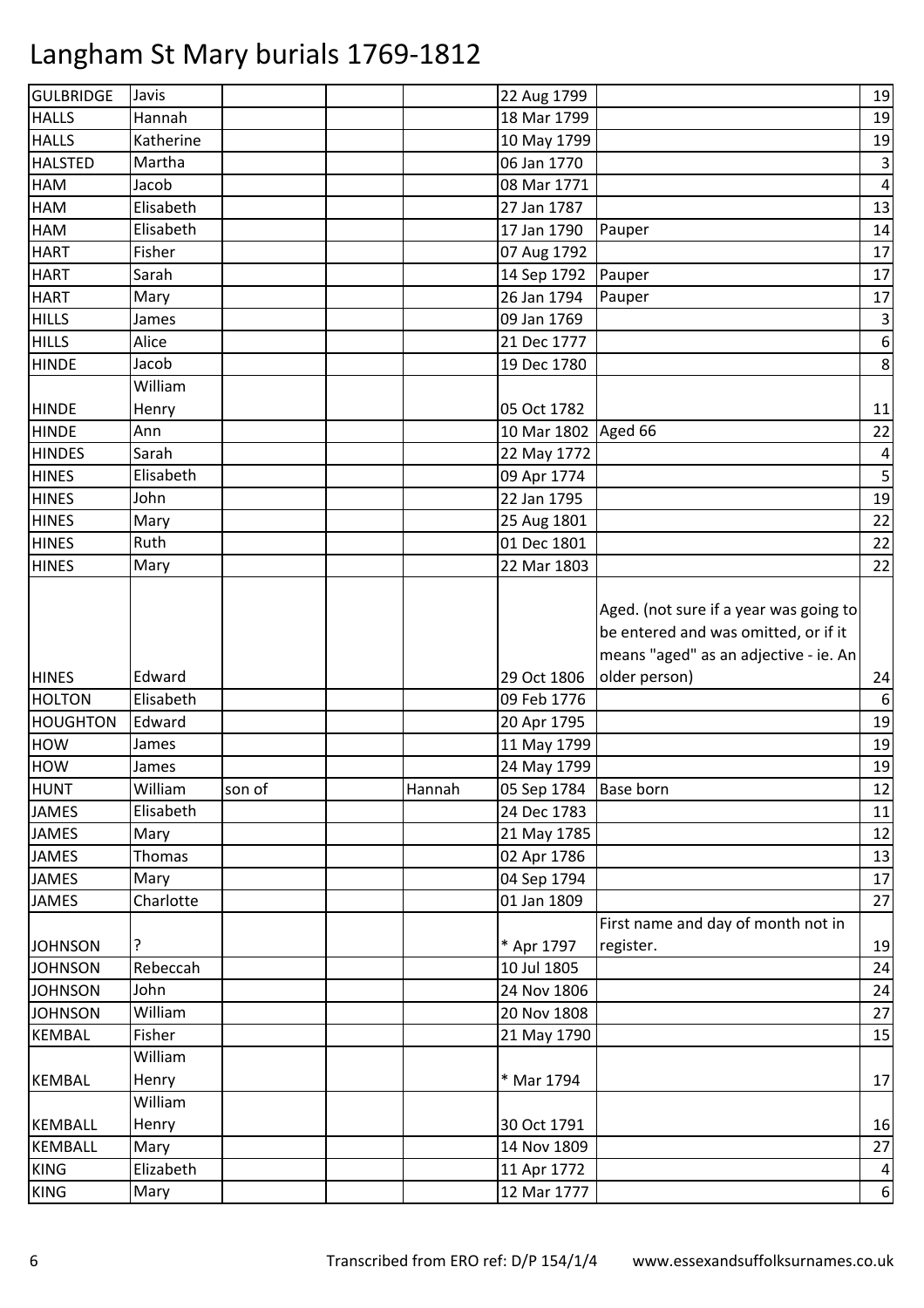| KING             | Samuel    |          |         |        | 12 Aug 1779              |                                     | $\overline{7}$ |
|------------------|-----------|----------|---------|--------|--------------------------|-------------------------------------|----------------|
| <b>KING</b>      | Abraham   |          |         |        | 30 Jan 1783              |                                     | 11             |
| <b>KING</b>      | Abigal    |          |         |        | 08 Oct 1783              | A pauper                            | 11             |
| <b>KING</b>      | Susan     |          |         |        | 02 Aug 1784              | A pauper                            | 11             |
| <b>KING</b>      | John      |          |         |        | 10 Aug 1784              | A pauper                            | 12             |
| <b>KING</b>      | Edward    |          |         |        | 20 Mar 1791              |                                     | 16             |
| <b>KING</b>      | Sarah     |          |         |        | 21 Oct 1791              | Pauper                              | 16             |
| <b>KING</b>      | Daniel    |          |         |        | 05 Nov 1794              |                                     | 17             |
| <b>KING</b>      | Samuel    |          |         |        | 02 Sep 1808              |                                     | 24             |
| <b>KNIGHT</b>    | Thomas    |          |         |        | 29 May 1791   P [pauper] |                                     | 16             |
| <b>LADBROOK</b>  | Elisabeth |          |         |        | 07 Aug 1772              |                                     | 4              |
| <b>LADBROOK</b>  | Martha    |          |         |        | 07 Aug 1774              |                                     | 5              |
| <b>LADBROOK</b>  | Robert    |          |         |        | 13 Aug 1775              |                                     |                |
| <b>LADBROOK</b>  | Robert    |          |         |        | 05 May 1784              |                                     | 11             |
| <b>LADBROOK</b>  | Susan     |          |         |        | 05 Apr 1803              |                                     | 22             |
| <b>LADBROOKE</b> | Martha    |          |         |        | 18 Sep 1808              |                                     | 27             |
| <b>LEE</b>       | ?         | child of |         | Ann    | 31 Dec 1777              | The unbaptized child of             | 6              |
| <b>LEE</b>       | Mary      |          |         |        | 18 Sep 1787              |                                     | 13             |
| <b>LEE</b>       | ?         | child of | Abraham |        | 18 Jul 1790              | An unbaptized child of              | 15             |
| LEE              | Abraham   |          |         |        | 14 Jun 1799              |                                     | 19             |
| LEE?             | Thomas    |          |         |        |                          | 11 Nov 1805 Surname very faded      | 24             |
| <b>LEECH</b>     | ?         |          |         |        | 27 Jan 1799              | First name not in register.         | 19             |
| <b>LILLEY</b>    | James     |          |         |        | 11 May 1808              |                                     | 24             |
| LILLEY           | Alice     |          |         |        | 15 Mar 1812              |                                     | 27             |
| LILLY            | Mary      |          |         |        | 03 May 1779              |                                     | $\overline{7}$ |
| LILLY            | Hannah    |          |         |        | 22 Jan 1781              |                                     | 10             |
| LILLY            | Samuel    |          |         |        | 13 Jul 1784              | A pauper                            | 11             |
| LILLY            | Elisabeth |          |         |        | 10 Aug 1786              |                                     | 13             |
| LILLY            | Joseph    |          |         |        | 28 May 1790              |                                     | 15             |
| LILLY            | Elisabeth |          |         |        | 03 Jul 1798              |                                     | 19             |
|                  |           |          |         |        |                          | First name looks like Mary with a T |                |
|                  |           |          |         |        |                          | on the end - so not clear if this   |                |
|                  |           |          |         |        |                          | should be Mary or Margt             |                |
| LILLY            | Margt?    |          |         |        | 24 Jan 1802              | (abbreviation of Margaret)          | 22             |
|                  |           |          |         |        |                          | Age given in register but hard to   |                |
| <b>LILLY</b>     | Mary      |          |         |        | 28 Feb 1807              | read - 88?                          | 24             |
| <b>LOCKWOOD</b>  | Robert    |          |         |        | 04 Aug 1810              | Infant                              | 27             |
| <b>LOFT</b>      | ŗ         | son of   |         | Martha | 09 May 1794              | A base born unbaptised son of       | 17             |
| <b>LYES</b>      | Martha    |          |         |        | 03 Jul 1787              |                                     | 13             |
| <b>MAN</b>       | Mary      | dau of   |         | Mary   | 07 Jul 1775              | Base born                           | 5              |
| <b>MARCH</b>     | Elisabeth |          |         |        | 05 Jan 1781              |                                     | 10             |
| <b>MAY</b>       | Ann       |          |         |        | 22 Jan 1771              |                                     | 4              |
| <b>MAY</b>       | William   |          |         |        | 24 Sep 1807              |                                     | 24             |
| <b>MAY</b>       | Mary      |          |         |        | 09 Feb 1811              |                                     | 27             |
| <b>MERCHANT</b>  | Joseph    |          |         |        | 10 Sep 1775              |                                     | 5              |
| <b>MILLER</b>    | William   |          |         |        | 17 Jun 1795              |                                     | 19             |
| <b>MUNNINGS</b>  | Sarah     |          |         |        | 10 Mar 1770              |                                     | 3              |
| <b>MUNNINGS</b>  | Sarah     |          |         |        | 11 Apr 1774              |                                     | 5              |
|                  |           |          |         |        |                          | No date. Follows a burial on 10 Sep |                |
| <b>MUNNINGS</b>  | Dorothy   |          |         |        | $* * 1775$               | 1775.                               | 5              |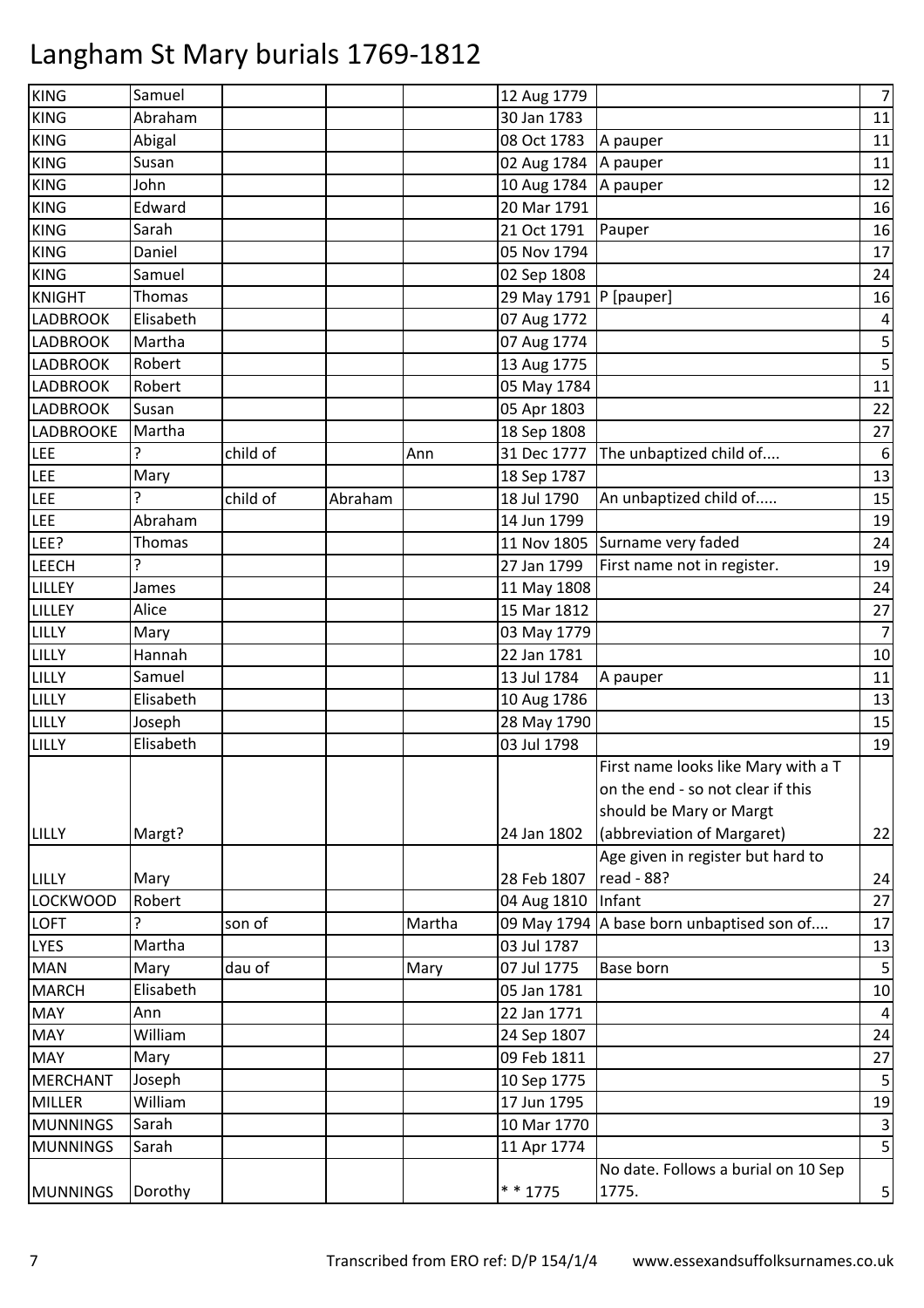| <b>MUNSON</b>     | Sarah     |           |       |           | 28 May 1777 |                                   | $\boldsymbol{6}$          |
|-------------------|-----------|-----------|-------|-----------|-------------|-----------------------------------|---------------------------|
| <b>MUNSON</b>     | Andrew    |           |       |           | 26 May 1782 |                                   | 11                        |
| <b>MUNSON</b>     | Mary      |           |       |           | 06 Sep 1784 |                                   | 12                        |
| NEAVARD           | John      |           |       |           | 27 Aug 1806 |                                   | 24                        |
| <b>NEVARD</b>     | 7         | child of  | John  |           | 07 Apr 1769 | An unbaptized child of            | $\ensuremath{\mathsf{3}}$ |
| <b>NEVARD</b>     | Elizabeth |           |       |           | 27 Jul 1770 |                                   | $\mathsf{3}$              |
| <b>NEVARD</b>     | ?         | child of  |       | Elizabeth | 27 Jul 1770 | An unbaptized child of            | $\overline{\mathbf{3}}$   |
| <b>NEVARD</b>     | Mary      |           |       |           | 30 Nov 1783 | A pauper                          | $11\,$                    |
| <b>NEVARD</b>     | John      |           |       |           | 05 Jan 1787 |                                   | 13                        |
| <b>NEVARD</b>     | ?         | child of  | Joh.  |           | 08 Jul 1790 | An unbaptized child of            | 15                        |
| <b>NEVARD</b>     | John      |           |       |           | 30 Sep 1805 |                                   | 24                        |
| <b>OSBOURN</b>    | William   |           |       |           | 10 Apr 1785 | Pauper                            | 12                        |
| <b>PARR</b>       | Elisabeth |           |       |           | 11 Jul 1772 |                                   | $\overline{\mathbf{4}}$   |
| <b>PARR</b>       | Sarah     |           |       |           | 16 May 1780 |                                   | 8                         |
| <b>PARR</b>       | Robert    |           |       |           | 18 Feb 1807 | Infant                            | 24                        |
| PARTRIDGE         | Lucy      |           |       |           | * Mar 1793  | Day of month not in register.     | 17                        |
| <b>PARTRIDGE</b>  | Ann       |           |       |           | 14 May 1794 |                                   | 17                        |
| PERRIMENT         | Mary      |           |       |           | 11 Nov 1779 |                                   | $\,8\,$                   |
| PETTIKIN          | Thomas    |           |       |           | 20 Feb 1786 |                                   | 13                        |
| PHILLIPS          | John      |           |       |           | 28 Nov 1769 |                                   | $\ensuremath{\mathsf{3}}$ |
| PHILLIPS          | Nathaniel |           |       |           | 15 Jan 1773 |                                   | $\overline{5}$            |
| <b>PHILLIPS</b>   | Mary      |           |       |           | 20 Jun 1777 |                                   | $\boldsymbol{6}$          |
|                   |           |           |       |           |             |                                   |                           |
|                   |           |           |       |           |             | Buried at Baptist. Meet. (ie. The |                           |
| <b>PHILLIPS</b>   | Else      |           |       |           | 17 Feb 1808 | Baptist Meeting House in Langham) | 24                        |
| <b>POLLEY</b>     | William   |           |       |           | 25 Jan 1787 | A pauper                          | 13                        |
| <b>POLLEY</b>     | Abraham   |           |       |           | 17 Sep 1787 | A pauper                          | 13                        |
| <b>POLLEY</b>     | John      |           |       |           | 10 Dec 1805 |                                   | 24                        |
| <b>POLLY</b>      | Peter     |           |       |           | 19 Sep 1786 | A pauper                          | 13                        |
| <b>POLLY</b>      | John      |           |       |           | 04 Dec 1787 | A pauper                          | 14                        |
| PONDER            | Isaac     |           |       |           | 08 Apr 1770 |                                   | $\overline{3}$            |
|                   |           |           |       |           |             | An unbaptized infant of (father's |                           |
| <b>PONDER</b>     | ?         | infant of | John? | Mary      | 23 Jan 1776 | first name hard to read)          | $\boldsymbol{6}$          |
| <b>PONDER</b>     | Mary      |           |       |           | 23 Jul 1782 |                                   | 11                        |
| <b>PONDER</b>     | Susannah  |           |       |           | 23 Feb 1783 |                                   | $11\,$                    |
| <b>PONDER</b>     | 5.        | child of  | Isaac | Mary      | 01 Sep 1784 | A unbaptized child of             | 12                        |
| <b>POOLEY</b>     | Ann       |           |       |           | 31 Oct 1777 |                                   | $\boldsymbol{6}$          |
| <b>POPS</b>       | Susan     |           |       |           | 15 Oct 1776 |                                   | $\boldsymbol{6}$          |
| <b>PORTER</b>     | Lucy      |           |       |           | 02 Jun 1797 |                                   | 19                        |
| <b>PORTER</b>     | Sarah     |           |       |           | 13 Jan 1802 |                                   | 22                        |
| <b>RASHBROOK</b>  | Elizabeth |           |       |           | 15 Apr 1808 |                                   | 24                        |
|                   | William   |           |       |           |             |                                   |                           |
| <b>RASHBROOKE</b> | Grove     |           |       |           | 01 Feb 1805 | Infant                            | 22                        |
| <b>RASHBROOKE</b> | Maria     |           |       |           | 26 Feb 1808 |                                   | 24                        |
| <b>RICE</b>       | James     |           |       |           | 04 Aug 1810 |                                   | 27                        |
| <b>RICHER</b>     | Daniel    |           |       |           | 10 Oct 1802 |                                   | 22                        |
| <b>RINCH</b>      | Thomas    |           |       |           | 29 Oct 1809 |                                   | 27                        |
| <b>RUDKIN</b>     | William   |           |       |           | 22 Sep 1769 |                                   | $\mathbf{3}$              |
| <b>RUDKIN</b>     | Mary      |           |       |           | 26 Jan 1771 |                                   | $\overline{\mathbf{4}}$   |
| <b>RUDKIN</b>     | Elizabeth |           |       |           | 21 Nov 1773 |                                   |                           |
|                   |           |           |       |           |             |                                   | $\overline{5}$            |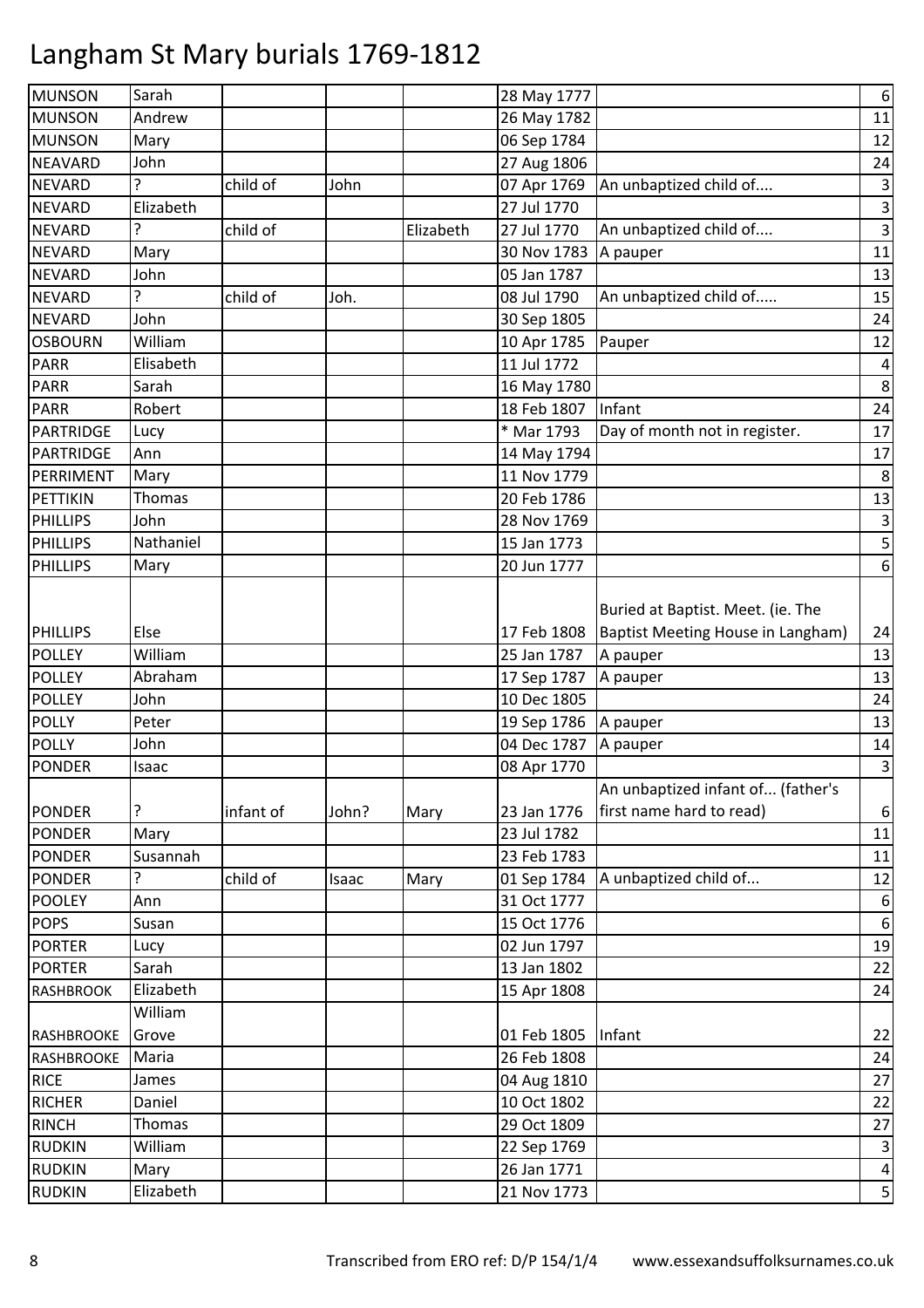| <b>RUDKIN</b>                | Samuel             |          |          | 19 Sep 1777 |                                                                    | $\boldsymbol{6}$              |
|------------------------------|--------------------|----------|----------|-------------|--------------------------------------------------------------------|-------------------------------|
| <b>RUDKIN</b>                | Mary               |          |          | 06 Nov 1780 |                                                                    | $\,8\,$                       |
| <b>RUDKIN</b>                | Mary               |          |          | 17 Jan 1793 |                                                                    | 17                            |
| <b>RUDKIN</b>                | John               |          |          | 26 May 1798 |                                                                    | 19                            |
| <b>RUDKIN</b>                | Samuel             |          |          | 02 Oct 1800 |                                                                    | 22                            |
| <b>RUDKIN</b>                | Isaac              |          |          | 28 Feb 1802 |                                                                    | 22                            |
| <b>RUDKIN</b>                | Hannah             |          |          | 27 Aug 1807 |                                                                    | 24                            |
| <b>RUDKIN</b>                | Mary               |          |          | 20 Jan 1811 |                                                                    | 27                            |
| <b>RULE</b>                  | James              |          |          | 19 Jan 1795 |                                                                    | 19                            |
| <b>RULE</b>                  | Elisabeth          |          |          | 20 Feb 1800 |                                                                    | 22                            |
| <b>RULE</b><br><b>SADLER</b> | Thomas<br>William  |          |          | 21 Jan 1810 | Buried at Bap. Meet. (ie. The Baptist<br>Meeting House in Langham) | 27<br>$\overline{\mathbf{3}}$ |
|                              |                    |          |          | 23 Apr 1769 |                                                                    |                               |
| <b>SADLER</b>                | James<br>Elizabeth |          |          | 17 Aug 1777 |                                                                    | $\boldsymbol{6}$              |
| <b>SADLER</b>                |                    |          |          | 08 Aug 1778 |                                                                    | $\overline{7}$                |
| <b>SADLER</b>                | Frances            |          |          | 07 Sep 1779 |                                                                    | $\bf 8$                       |
| <b>SADLER</b>                | Frances            |          |          | 10 Sep 1779 |                                                                    | $\bf 8$                       |
| <b>SADLER</b>                | Elisabeth          |          |          | 13 Sep 1780 |                                                                    | $\,8\,$                       |
| <b>SADLER</b>                | James              |          |          | 09 Jul 1781 |                                                                    | 10                            |
| <b>SADLER</b>                | Elisabeth          |          |          | 09 Oct 1785 |                                                                    | 12                            |
| <b>SADLER</b>                | Thomas             |          |          | 28 Sep 1787 |                                                                    | 13                            |
| <b>SADLER</b>                | Elisabeth          |          |          | 15 Jun 1790 |                                                                    | 15                            |
| <b>SADLER</b>                | William            |          |          | 06 May 1792 |                                                                    | 16                            |
| <b>SADLER</b>                | Robert             |          |          | 25 Feb 1801 |                                                                    | 22                            |
| <b>SANDLER</b>               | Sarah              |          |          | 27 Jan 1775 |                                                                    | 5                             |
| <b>SARGEANT</b>              | William            |          |          | 13 May 1803 |                                                                    | 22                            |
| SARGEANT                     | Samuel             |          |          | 02 Sep 1808 |                                                                    | 24                            |
| <b>SARGEANT</b>              | James              |          |          | 06 Jun 1809 |                                                                    | 27                            |
| SARGEANT                     | William            |          |          | 17 Jan 1810 | Infant                                                             | 27                            |
| SARGENT                      | James              |          |          | 12 Jan 1786 |                                                                    | 12                            |
| SARGENT                      | James              |          |          | 23 Nov 1788 |                                                                    | 14                            |
| SARGENT                      | Sarah              |          |          | 01 Dec 1789 |                                                                    | 14                            |
| SARGENT                      | Thomas             |          |          | 25 May 1790 |                                                                    | 15                            |
| SARGENT                      | Mary               |          |          | 30 Jan 1795 |                                                                    | 19                            |
| SARGENT                      | John               |          |          | 31 Jan 1797 |                                                                    | 19                            |
| SARGENT                      | Lucy               |          |          | 13 Sep 1798 |                                                                    | 19                            |
| SARGENT                      | Sophia             |          |          | 14 Nov 1804 |                                                                    | 22                            |
| <b>SEABORN</b>               | Mary               |          |          | 23 Sep 1805 |                                                                    | 24                            |
| <b>SEABORN</b>               | John               |          |          | 21 Apr 1808 |                                                                    | 24                            |
| SHELDRAKE                    | John               | son of   | Sarah    | 25 Oct 1781 | Base born                                                          | 10                            |
| SHELDRAKE                    | Joseph             |          |          | 03 Jul 1785 |                                                                    | 12                            |
| <b>SHOCKFORD</b>             | Sarah              |          |          | 23 Jul 1777 |                                                                    | $\boldsymbol{6}$              |
| <b>SHOCKFORD</b>             | ?                  | child of | Rebeckah |             | 05 Mar 1778   An unbaptized child of                               | $\overline{7}$                |
| <b>SHOCKFORD</b>             | Rebecca            |          |          | 15 Feb 1792 | Pauper                                                             | 16                            |
| <b>SIBBON</b>                | James              | child of | Ann      | 15 Feb 1790 | Base born child. A pauper.                                         | 15                            |
| <b>SIBBON</b>                | Lydia              |          |          | 08 Jun 1810 | Infant                                                             | 27                            |
| <b>SICKLEPRICE</b>           | Frances            |          |          | 15 Oct 1779 |                                                                    | 8                             |
| <b>SMITH</b>                 | Martha             |          |          | 05 Jul 1772 |                                                                    | $\overline{\mathbf{4}}$       |
| <b>SMITH</b>                 | Samuel             |          |          | 22 Nov 1772 |                                                                    | $\overline{\mathbf{4}}$       |
|                              |                    |          |          |             |                                                                    |                               |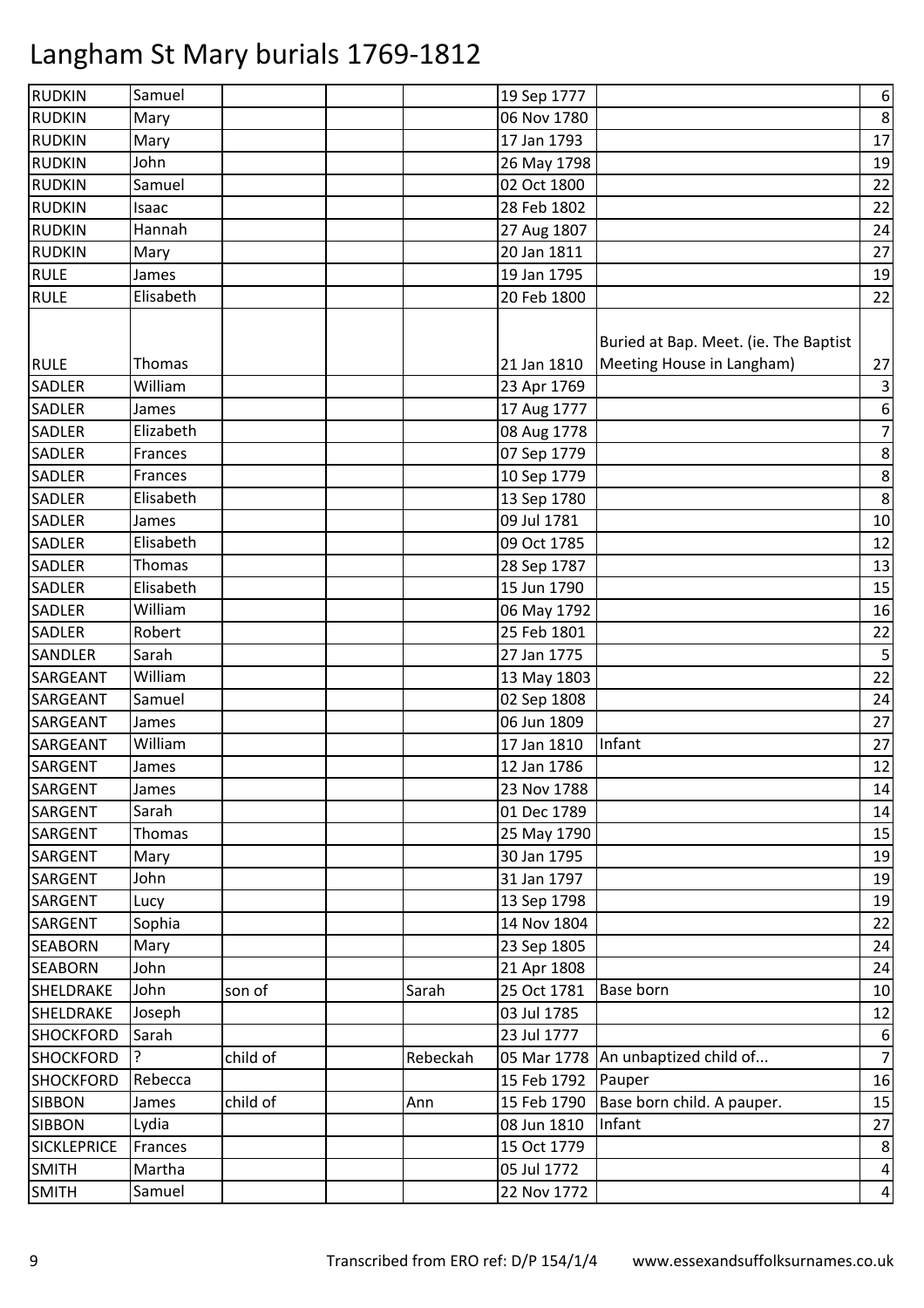| SMITH            | Mary          |          |      |           | 08 Dec 1772 |                             | 4                       |
|------------------|---------------|----------|------|-----------|-------------|-----------------------------|-------------------------|
| <b>SMITH</b>     | John          |          |      |           | 29 Jun 1773 |                             | 5                       |
| <b>SMITH</b>     | Elizabeth     |          |      |           | 01 Apr 1778 |                             | $\overline{7}$          |
| <b>SMITH</b>     | Lucy          |          |      |           | 06 Feb 1780 |                             | 8                       |
| <b>SMITH</b>     | Mary          |          |      |           | 25 Jan 1781 |                             | 10                      |
| <b>SMITH</b>     | Lucy          |          |      |           | 06 Feb 1781 |                             | 10                      |
| <b>SMITH</b>     | Sarah         |          |      |           | 31 May 1782 |                             | 11                      |
| <b>SMITH</b>     | Elizabeth     |          |      |           | 18 Aug 1783 |                             | 11                      |
| <b>SMITH</b>     | 7             | child of | John | Elizabeth | 10 Jan 1784 | A unbaptized child of       | 11                      |
| <b>SMITH</b>     | Sarah         |          |      |           | 03 Sep 1787 |                             | 13                      |
| <b>SMITH</b>     | John          |          |      |           | 28 Feb 1788 |                             | 14                      |
| <b>SMITH</b>     | John          |          |      |           | 16 Sep 1789 |                             | 14                      |
| <b>SMITH</b>     | Reuben        |          |      |           | 16 Jan 1790 | A pauper                    | 15                      |
| <b>SMITH</b>     | Mary          |          |      |           | 21 Apr 1790 | A pauper                    | 15                      |
| <b>SMITH</b>     | John          |          |      |           | 26 Apr 1790 |                             | 15                      |
| <b>SMITH</b>     | Lucy          |          |      |           | 15 Jun 1791 |                             | 16                      |
| <b>SMITH</b>     | <b>Thomas</b> |          |      |           | 25 Sep 1791 |                             | 16                      |
| <b>SMITH</b>     | John          |          |      |           | 01 Apr 1792 | Pauper                      | 16                      |
| <b>SMITH</b>     | John          |          |      |           | 03 Feb 1793 |                             | 17                      |
| <b>SMITH</b>     | Elisabeth     |          |      |           | 05 Feb 1794 | Pauper                      | 17                      |
| <b>SMITH</b>     | Elisabeth     |          |      |           | 21 Aug 1796 |                             | 19                      |
| <b>SMITH</b>     | Sarah         |          |      |           | 23 Apr 1797 |                             | 19                      |
| <b>SMITH</b>     | Dinah         |          |      |           | 29 Aug 1797 |                             | 19                      |
| <b>SMITH</b>     | Elisabeth     |          |      |           | 10 Feb 1799 |                             | 19                      |
| <b>SMITH</b>     | <b>Thomas</b> |          |      |           | 24 Jun 1799 |                             | 19                      |
| <b>SMITH</b>     | Ruth          |          |      |           | 14 Jul 1799 |                             | 19                      |
| <b>SMITH</b>     | David         |          |      |           | 02 Nov 1801 |                             | 22                      |
| <b>SMITH</b>     | Elijah        |          |      |           | 29 May 1803 |                             | 22                      |
| <b>SMITH</b>     | Joseph        |          |      |           | 06 Oct 1805 |                             | 24                      |
| <b>SMITH</b>     | John          |          |      |           | 08 Jun 1806 | Aged 74                     | 24                      |
| <b>SMITH</b>     | Rachel        |          |      |           | 23 Mar 1808 |                             | 24                      |
| <b>SMITH</b>     | Sarah         |          |      |           | 31 May 1810 |                             | 27                      |
| <b>SMITH</b>     | Sarah         |          |      |           | 01 Nov 1810 |                             | 27                      |
| <b>SMITH</b>     | Susan         |          |      |           | 09 Feb 1812 |                             | 27                      |
| <b>SOUTHGATE</b> | Samuel        |          |      |           | 23 Jul 1770 |                             | $\mathsf 3$             |
| SOUTHGATE        | Mary          |          |      |           | 10 Dec 1772 |                             | $\overline{\mathbf{4}}$ |
| SOUTHGATE        | Samuel        |          |      |           | 06 Sep 1781 |                             | 10                      |
| SOUTHGATE        | Sarah         |          |      |           | 19 Jul 1784 |                             | 11                      |
| SOUTHGATE        | Susannah      |          |      |           | 09 Oct 1787 |                             | 14                      |
| SOUTHGATE        | William       |          |      |           | 11 May 1790 | A pauper                    | 15                      |
| SOUTHGATE        | Margaret      |          |      |           | 04 Feb 1793 |                             | 17                      |
| <b>SOUTHGATE</b> | William       |          |      |           | 26 Apr 1795 |                             | 19                      |
| SOUTHGATE        | Susan         |          |      |           | 05 Jun 1798 |                             | 19                      |
| SOUTHGATE        | William       |          |      |           | 22 Jun 1798 |                             | 19                      |
| SOUTHGATE        | Martha        |          |      |           | 15 Oct 1805 |                             | 24                      |
| SOUTHGATE        | William       |          |      |           | 27 Nov 1805 |                             | 24                      |
| SOUTHGATE        | Charlotte     |          |      |           | 02 Sep 1808 |                             | 24                      |
| SOUTHGATE        | Elizabeth     |          |      |           | 11 May 1808 |                             | 24                      |
| SOUTHGATE        | Robert        |          |      |           | 05 Jun 1808 |                             | 24                      |
| SOUTHGATE        | 3             |          |      |           | 23 Jan 1810 | First name not in register. | 27                      |
|                  |               |          |      |           |             |                             |                         |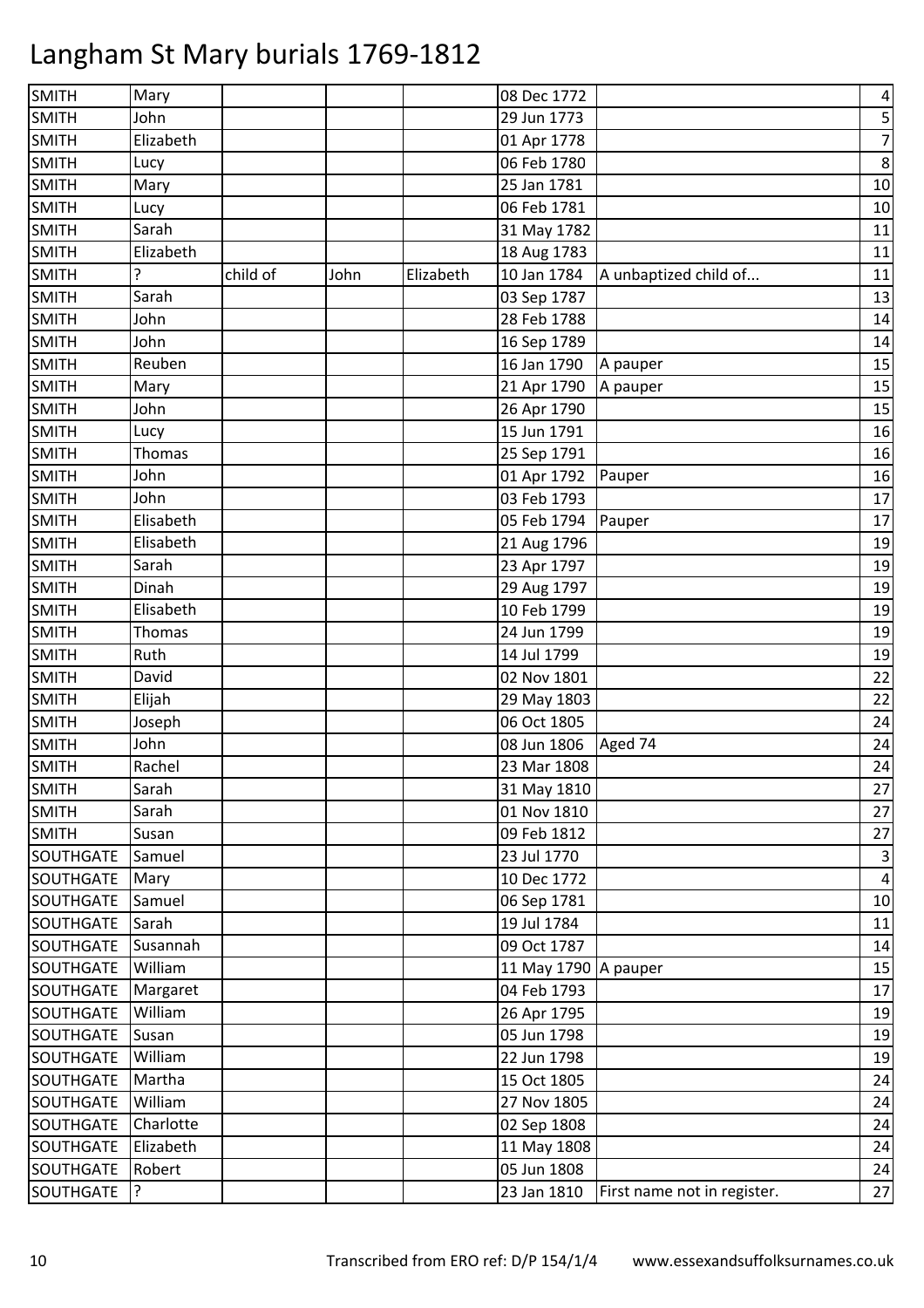| <b>SPEER</b>    | Jane      |          |         |       | 23 Nov 1784   A pauper |                                         | 12               |
|-----------------|-----------|----------|---------|-------|------------------------|-----------------------------------------|------------------|
| <b>STARLIN</b>  | Mary      |          |         |       | 13 Oct 1776            |                                         | $\boldsymbol{6}$ |
| <b>STARLIN</b>  | Sarah     |          |         |       | 03 Apr 1792            | Pauper                                  | 16               |
| <b>STARLING</b> | Elisabeth |          |         |       | 12 Jun 1772            |                                         | $\overline{4}$   |
| <b>STARLING</b> | Spring    |          |         |       | 25 Mar 1781            |                                         | 10               |
| <b>STARLING</b> | Susan     |          |         |       | 15 Aug 1787            |                                         | 13               |
| <b>STARLING</b> | George    |          |         |       | 22 Aug 1789            |                                         | 14               |
| <b>STARLING</b> | Sarah     |          |         |       | 29 Jan 1803            |                                         | 22               |
| <b>STARLING</b> | John      |          |         |       | 10 Mar 1803            |                                         | 22               |
| <b>STARLING</b> | Benjamin  |          |         |       | 29 Aug 1807            |                                         | 24               |
| <b>STEPHENS</b> | Mary      |          |         |       | 18 Aug 1811            |                                         | 27               |
| <b>STERN</b>    | Elisabeth |          |         |       | 19 Aug 1779            |                                         | $\overline{7}$   |
| <b>SURREY</b>   | Edward    |          |         |       | 26 Apr 1792            | Pauper                                  | 16               |
| <b>SURRY</b>    | James     |          |         |       | 14 May 1772            |                                         | $\overline{4}$   |
| <b>SURRY</b>    | Elisabeth |          |         |       | 24 Mar 1781            |                                         | 10               |
| <b>SURRY</b>    | Sarah     |          |         |       | 06 Nov 1810            |                                         | 27               |
| <b>TAILOR</b>   | Ann       |          |         |       | 20 Jan 1793            |                                         | 17               |
| <b>TAYLOR</b>   | Grace     |          |         |       | 03 Feb 1784            | A pauper                                | 11               |
| <b>TUKE</b>     | William   |          |         |       | 17 Apr 1805            | Infant                                  | 24               |
| <b>VINCE</b>    | Mary      |          |         |       | 05 Sep 1772            |                                         | 4                |
| <b>VINCE</b>    | William   |          |         |       | 17 Mar 1772            |                                         | 4                |
| <b>VINCE</b>    | William   |          |         |       | 12 Apr 1773            |                                         | 5                |
| <b>VINCE</b>    | Anthony   |          |         |       | 09 Jun 1785            |                                         | 12               |
| <b>VINCE</b>    | Henry     |          |         |       | 09 Jul 1804            |                                         | 22               |
| <b>WAIR</b>     | Mary      |          |         |       | 03 Aug 1810            |                                         | 27               |
| <b>WALE</b>     | Mary      |          |         |       | 15 Dec 1804            |                                         | 22               |
| <b>WARD</b>     | Thomas    |          |         |       | 08 Aug 1778            |                                         | $\overline{7}$   |
| <b>WARREN</b>   | ?         |          |         |       |                        | 24 May 1781 First name not in register. | 10               |
| <b>WARREN</b>   | Hannah    |          |         |       | 12 Sep 1784            |                                         | 12               |
| <b>WARREN</b>   | Susan     |          |         |       | 01 Nov 1786            | A pauper                                | 13               |
| <b>WATSON</b>   | Matilda   |          |         |       | 11 Aug 1803            |                                         | 22               |
| <b>WEB</b>      | Benjamin  |          |         |       | 11 Jun 1783            |                                         | 11               |
| <b>WEB</b>      | Abigal    |          |         |       | 08 Aug 1784            |                                         | 12               |
| <b>WEB</b>      | Ruth      |          |         |       | 02 Dec 1787            |                                         | 14               |
| <b>WEBB</b>     | Elizabeth |          |         |       | 21 Sep 1769            |                                         | $\mathsf 3$      |
| <b>WEBB</b>     | Robert    |          |         |       | 18 Feb 1784            |                                         | 11               |
| <b>WEBB</b>     | ?         | child of | Thos.   | Susan | 10 Jan 1811            | An unbaptized child of                  | 27               |
| WELHAM          | Thomas    |          |         |       | 25 Aug 1790            |                                         | 15               |
| <b>WENLOCK</b>  | Elisabeth |          |         |       | 29 Nov 1772            |                                         | $\overline{4}$   |
| <b>WENLOCK</b>  | Elizabeth |          |         |       | 17 Mar 1780            |                                         | 8                |
| <b>WENLOCK</b>  | William   |          |         |       | 15 Dec 1782            |                                         | 11               |
| <b>WENLOCK</b>  | Mary      |          |         |       | 21 May 1787            |                                         | 13               |
| <b>WENLOCK</b>  | Deborah   |          |         |       | 31 May 1787            | A pauper                                | 13               |
| <b>WENLOCK</b>  | Thomas    |          |         |       | 03 Nov 1793            |                                         | 17               |
| <b>WENLOCK</b>  | Susannah  |          |         |       | 15 Jan 1808            |                                         | 24               |
| <b>WENT</b>     | ?         | child of | William | Eliz. | 17 Jul 1769            | An unbaptized child of                  | $\mathsf 3$      |
| <b>WENT</b>     | John      |          |         |       | 11 Aug 1769            |                                         | $\mathsf{3}$     |
| <b>WENT</b>     | John      | son of   | Robert  |       | 24 Oct 1769            |                                         | $\mathsf 3$      |
| <b>WENT</b>     | John      |          |         |       | 22 Mar 1771            |                                         | $\overline{4}$   |
| WENT            | Elisabeth |          |         |       | 29 May 1774            |                                         | 5                |
|                 |           |          |         |       |                        |                                         |                  |